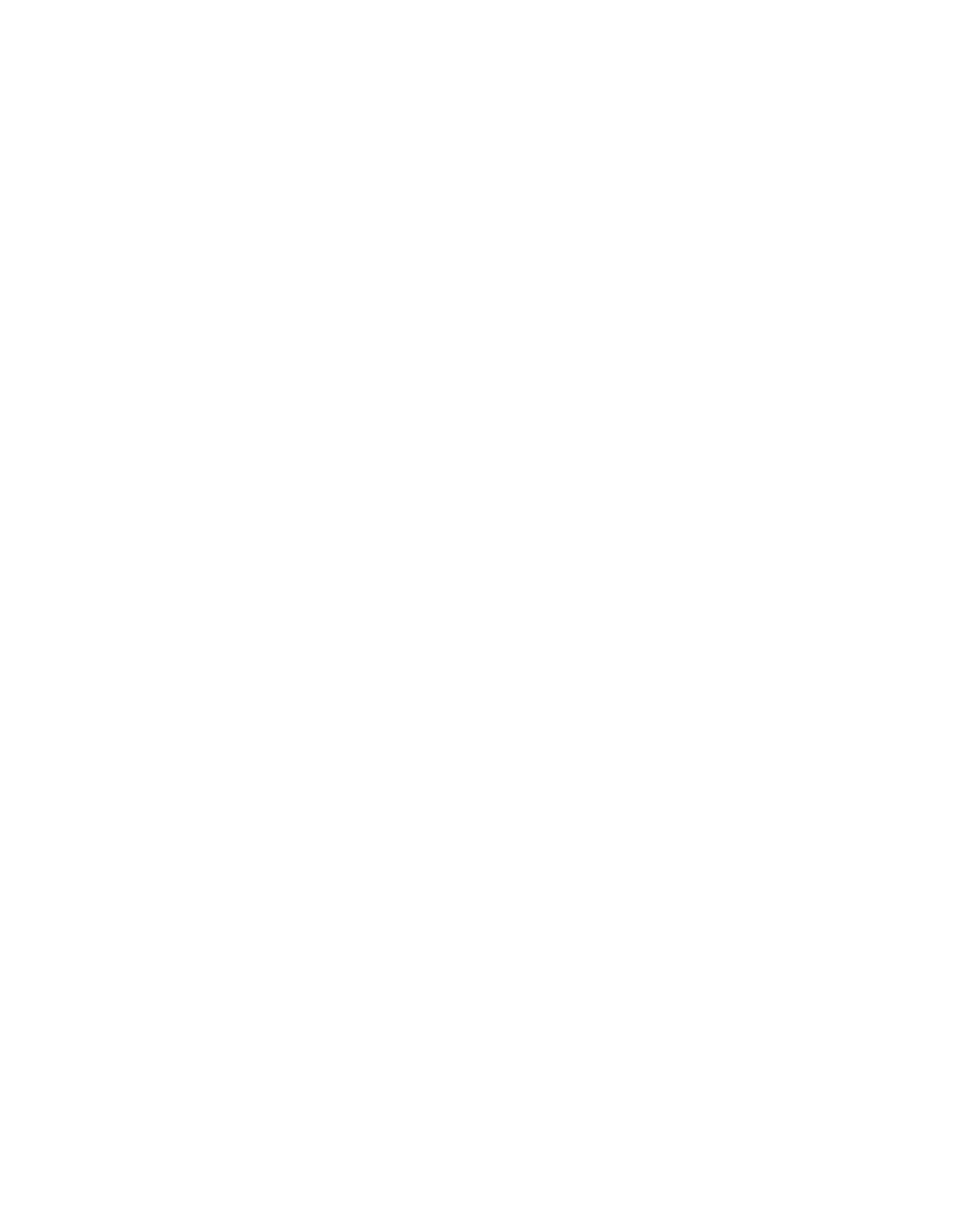

## **ISLAMORADA, VILLAGE OF ISLANDS REGULAR VILLAGE COUNCIL MEETING**

**Founders Park Community Center 87000 Overseas Hwy Islamorada, FL 33036 November 29, 2012 5:30 PM** 

- **I. CALL TO ORDER\ROLL CALL**
- **II. PLEDGE OF ALLEGIANCE**
- **III. SWEARING IN OF NEWLY ELECTED OFFICIALS**
- **IV. ROLL CALL**
- **V. ELECTION OF MAYOR AND VICE MAYOR**
- **VI. PRESENTATIONS** 
	- **A.** Acknowledgement of Deb Gillis' Service on the Local Planning Agency
	- **B.** Acknowledgement of Chris Morton's Service on the Local Planning Agency

### **VII. PUBLIC COMMENT**

- **VIII. AGENDA: Request for Deletion / Emergency Additions**
- **IX. CITIZENS' ADVISORY COMMITTEE UPDATES** 
	- **A.** Historic Preservation Commission Commissioner Buddy Pinder
	- **B.** Workforce / Affordable Housing Citizens' Advisory Committee Vice Chair Keith Douglass

# **X. VILLAGE MANAGER REPORTS AND UPDATES**

- **A.** Report Regarding Administrative Rule 28-19.310 Compliance
- **B.** Status update on Noise Ordinance Amendments
- **C.** Status update on Foreclosed / Abandoned Properties Ordinance

# **XI. WASTEWATER MATTERS**

**A.** Wastewater Update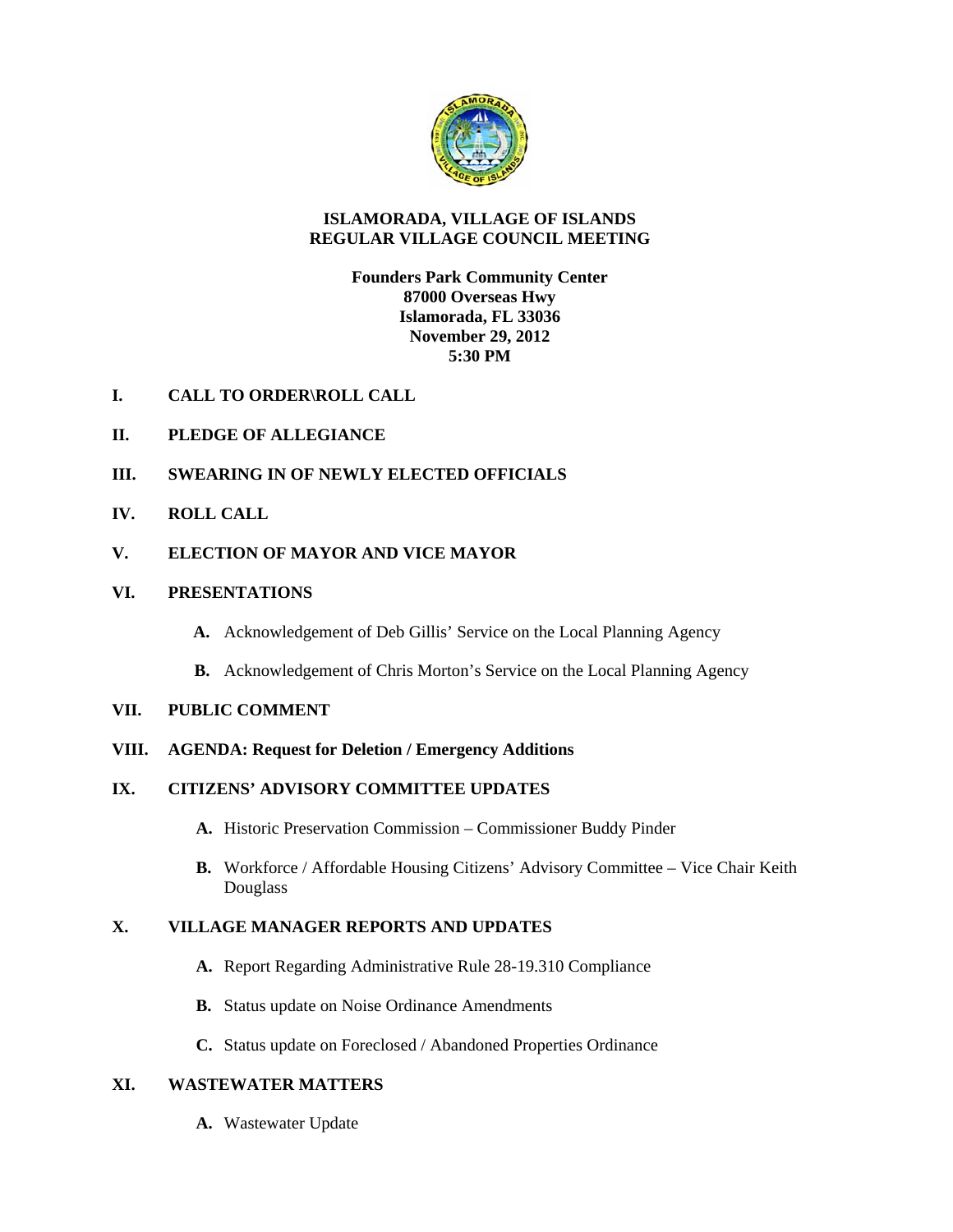#### **XII. CONSENT AGENDA**

(All items on the Consent Agenda are considered routine by the Village Council and will be approved by one motion. There will be no separate discussion of these items unless a Councilmember so requests, in which event, the item will be moved to the Main Agenda.)

**A.** Minutes: **TAB 1**

October 25, 2012 Regular Village Council Meeting November 8, 2012 Regular Village Council Meeting

**B.** Resolution Approving Third Amendment to Agreement for Professional State **TAB 2** Lobbying Consulting Services

**A RESOLUTION OF THE VILLAGE COUNCIL OF ISLAMORADA, VILLAGE OF ISLANDS, FLORIDA APPROVING THE THIRD AMENDMENT TO PROFESSIONAL STATE LOBBYING CONSULTING SERVICES AGREEMENT BETWEEN WILLIAM J. PEEBLES, P.A. AND ISLAMORADA, VILLAGE OF ISLANDS TO PROVIDE PROFESSIONAL STATE LOBBYING SERVICES; AUTHORIZING VILLAGE OFFICIALS TO IMPLEMENT THE TERMS AND CONDITIONS OF THE THIRD AMENDMENT; AUTHORIZING THE VILLAGE MANAGER TO EXPEND BUDGETED FUNDS; AUTHORIZING THE VILLAGE MANAGER TO EXECUTE THE THIRD AMENDMENT; AND PROVIDING FOR AN EFFECTIVE DATE** 

#### **XIII. ORDINANCES**

**A.** Second Reading– Dog Friendly Restaurants Ordinance **TAB 3** 

**AN ORDINANCE OF ISLAMORADA, VILLAGE OF ISLANDS, FLORIDA, AMENDING CHAPTER 30 "LAND DEVELOPMENT REGULATIONS," ARTICLE VI "SPECIFIC USE RESTRICTIONS," ESTABLISHING DIVISION 5 "DOG FRIENDLY RESTAURANTS," SECTION 30-1261 "AUTHORITY; INTENT AND PURPOSE," SECTION 30-1262 "DEFINITIONS," SECTION 30-1263, "APPLICATION REQUIREMENTS," SECTION 30-1264, "REGULATIONS," SECTION 30-1265, "PERMIT EXPIRATION, RENEWAL AND REVOCATION," AND SECTION 30-1266, "COMPLAINTS, REPORTING AND ENFORCEMENT," OF THE VILLAGE CODE OF ORDINANCES; PROVIDING FOR SEVERABILITY; PROVIDING FOR INCLUSION IN THE CODE; PROVIDING FOR THE TRANSMITTAL OF THIS ORDINANCE TO THE FLORIDA DEPARTMENT OF ECONOMIC OPPORTUNITY; AND PROVIDING FOR AN EFFECTIVE DATE UPON THE APPROVAL OF THIS ORDINANCE BY THE FLORIDA DEPARTMENT OF ECONOMIC OPPORTUNITY** 

**XIV. QUASI-JUDICIAL**